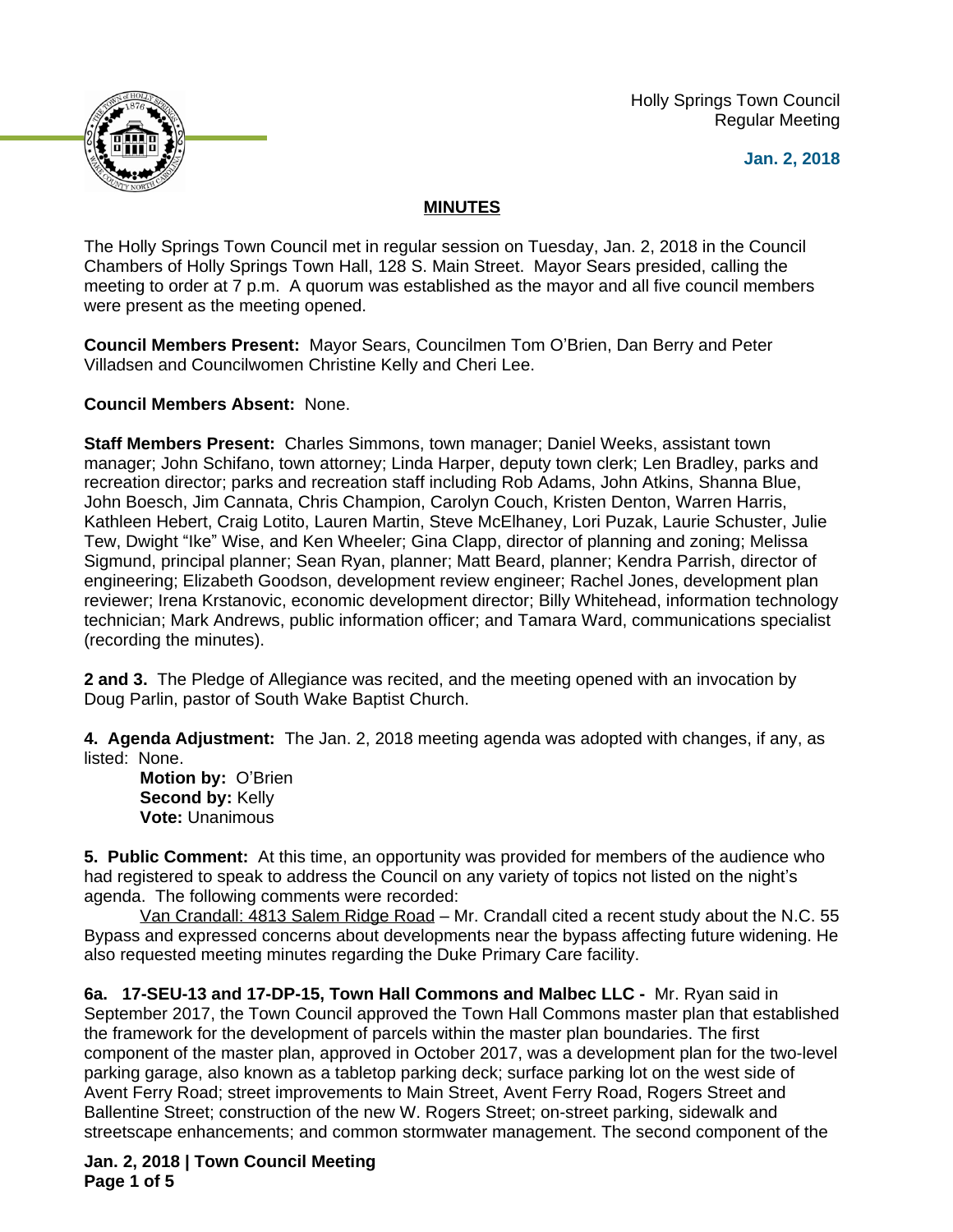master plan, approved in November 2017, was a 46,000-square-foot mixed-use building located along S. Main Street between W. Ballentine Street and Rogers Street Extension.

He said this development plan continues the development of the Village District core area and is the third and final component of the master plan. The proposal is for a mixed-use integrated center containing approximately 52,530 square feet of floor area over three stories. Required parking for this project (107 spaces) will be provided from an off-street parking lot to the rear of the building (63 spaces), on-street parking along the project frontage (25 spaces) and the two-level parking garage located directly across Rogers Street to the north of the building (19 spaces).

Ms. Jones provided an overview of water and sewer service, traffic impact analysis, sidewalk, road widening and stormwater aspects of the project.

There was discussion among the Council about how the project would lease space, noise generated with the businesses and activities in the completed project, and road closures during construction.

Planning Board Member Chris Deshazor said the project met the town's guidelines and that, while the Planning Board had not discussed noise, it had discussed lighting.

Mr. Chris Harol of Malbec, LLC addressed the Council about the project. He discussed how ideas and plans for the project evolved and incorporated public input. He showed a video, displaying how the completed project would appear. He discussed the benefits of the project, including jobs located within the building, expansion of the Co-working Station clientele, business retention, the focus on local businesses, and revenue generation. Mr. Harol also answered Council questions about noise, the project timeframe and road closures during construction.

Ms. Goodson and Ms. Parrish also addressed road closures associated with the Town Hall Commons project.

Mayor Sears opened the public hearing. The following input was recorded: None.

There being no input, the public hearing was closed.

**Action 1:** The Council approved a motion to adopt Resolution #18-01, make and accept the findings of fact for Special Exception Use (17-SEU-13); Variance of Development Standards (17- VARTC-11); and Waiver for Architectural and Design Requirements (17-WAV-35 / 36), as specified in Exhibit A (with the following additional findings, if any).

**Motion:** Berry **Second by:** O'Brien **Vote:** Unanimous

*A copy of Resolution 18-01 and Special Exception Use and Waivers are included in these minutes.*

**Action 2:** Having made findings of fact that the project meets the requirements to be granted a Waiver of Regulations of UDO, motion to approve waivers of UDO Section 3.08 Architectural and Site Design Requirements (17-WAV-35 and 17-WAV-36) in association with development petition #17-DP-15 for Town Hall Commons / Malbec LLC (The Block).

**Motion:** Lee **Second by: Berry Vote:** Unanimous

**Action 3:** Having made findings of fact that the project meets the requirements to be granted a variance, motion to approve Variance Petition 17-VARTC-11: a variance from Unified Development Ordinance Section 3.03 B. 2. a. Front Yard and Building Setback, to allow for an increase in the maximum front yard along Oak Avenue from 15 feet to 210 feet. The property is located at 105 W. Ballentine Street and is further described with the following Wake County PIN: 0649911181.

**Motion:** Villadsen **Second by:** Kelly **Vote:** Unanimous

**Jan. 2, 2018 | Town Council Meeting Page 2 of 5**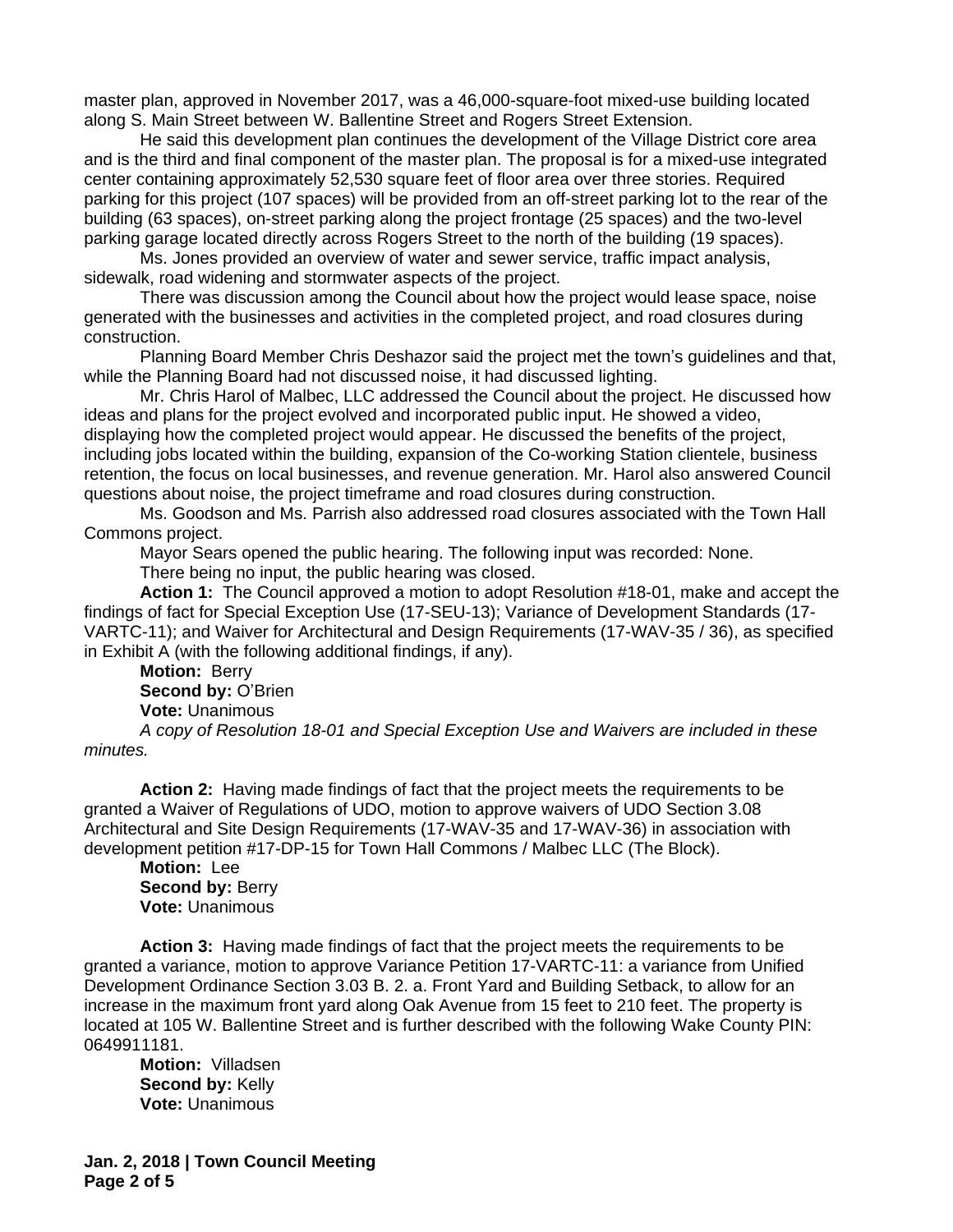**Action 4:** Having made findings of fact that the project meets the requirements to be granted a Special Exception Use, motion to approve Special Exception Use 17-SEU-13 to allow for a Special Exception Use as specified in Unified Development Ordinance Section 3.03 A. 2. a. TV: Town Village to allow for a new project in the TV Town Village District and Development Plan 17- DP-15 for Town Hall Commons / Malbec (The Block), at the properties generally located along the west side S. Main Street, east of Avent Ferry Road and north of Oak Avenue, 300 S. Main Street; a portion of 105 W. Ballentine Street; and a portion of 300 Rogers Street Wake County PINs 0649902993; 649911181(portion of), and 0649904993 (portion of), with the following conditions:

## **Special Exception Use**

1. All operations must adhere to the evidence submitted by the applicant as stated in the findings of fact submitted and those findings of fact specified by the Town Council in conjunction with 17-SEU-13.

## **Development Plan**

- 1. Prior to the submittal of any UDO Permit for Sign Installation for permanent signage, a Master Sign Plan must be submitted to the Department of Planning & Zoning for review and approved by the Town Council.
- 2. All previous approval conditions for Town Hall Commons Master Plan (17-MAS-05) apply to this plan as well.
- 3. All environmental permits must be obtained prior to construction drawing approval and/or issuance of a land disturbance permit for the entire project. **Motion:** O'Brien

**Second by: Berry Vote:** Unanimous

**7. Consent Agenda:** The Council approved a motion to approve all items on the Consent Agenda. The motion carried following a motion by Councilman O'Brien, a second by Councilman Villadsen and a unanimous vote. The following actions were affected:

7a. Minutes – The Council approved the minutes of the Council's regular meeting held Dec. 19, 2017.

7b. Resolution 18-02 – The Council Adopt Resolution 18-02 declaring certain vehicle surplus to the needs of the town. *A copy Resolution 18-02 is attached to these minutes.*

7c. Resolution 18-03 - The Council adopted Resolution 18-03 declaring certain public works equipment property surplus to the needs of the town. *A copy of Resolution 18-03 is attached to these minutes.* 

**8a. 04-DP-04-A02, 5432 Sunset Lake Road** – Mr. Beard said the Town received a request for the proposed expansion of the Hemlock Bluffs Animal Hospital, located at 5432 Sunset Lake Road. The expansion would add 1,155 square feet to the current 4,200-square-foot building, a 27.5 percent increase in gross floor area. An additional six parking spaces have been provided north of the building to accommodate the additional building area. The building addition is designed to continue the same residential architectural style of the existing building. Ms. Jones addressed engineering aspects of the project.

Bob Snyder of Hemlock Bluffs Animal Hospital addressed the Council and said constructing an area to board animals was not part of the expansion project.

**Action 1:** The Council approved a motion to make and accept the findings of fact to be recorded in the minutes for a Waiver for Architectural and Site Design Requirements (17-WAV-29 / 17-WAV-30 / 17-WAV-31) for Development Plan Petition #04-DP-04-A02 for 5432 Sunset Lake Road as submitted by The Curry Engineering Group, PLLC, dated revised 11/29/2017.

**Motion by:** O'Brien **Second by:** Lee **Vote:** Unanimous

**Jan. 2, 2018 | Town Council Meeting Page 3 of 5**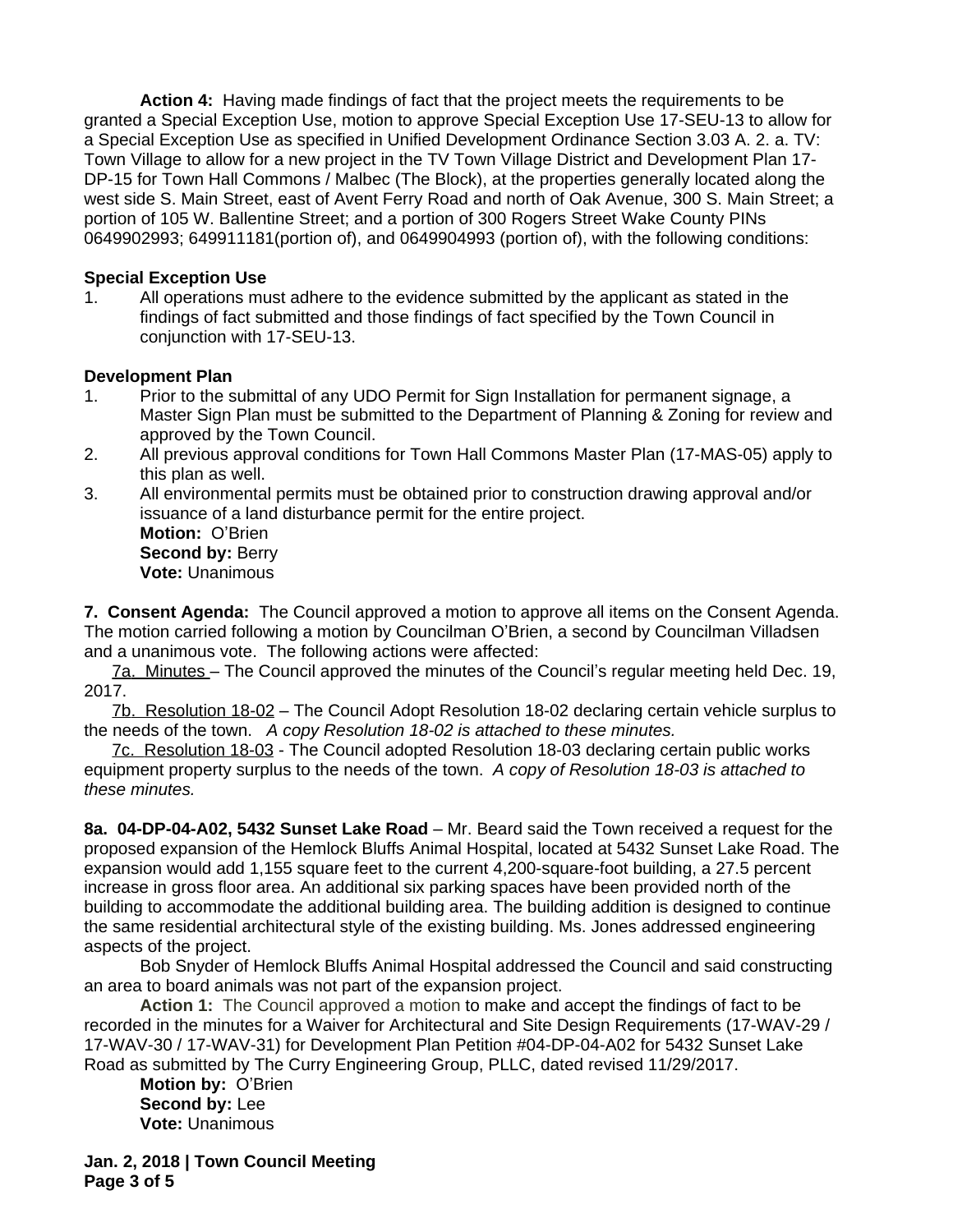*A copy of waivers findings of fact are included in these minutes.*

**Action 2:** Having made findings of fact that the petition meets the requirements to be granted a waiver of regulations of UDO, motion to approve waivers of UDO Section 3.08 Architectural and Site Design Requirements (17-WAV-29 / 17-WAV-30 / 17-WAV-31) for Development Plan Petition #04-DP-04-A02 for 5432 Sunset Lake Road as submitted by The Curry Engineering Group, PLLC, dated revised 11/29/2017.

**Motion by:** Villadsen **Second by:** Kelly **Vote:** Unanimous

**Action 3:** The Council approved a motion to approve Development Plan #04-DP-04-A02 for 5432 Sunset Lake Road as submitted by The Curry Engineering Group, PLLC, dated revised 11/29/2017 with the following conditions:

- 1. All previous approval conditions for 5432 Sunset Lake Road Development Plan (04-DP-04- A01) apply to this amendment as well.
- 2. No increase in runoff from the site is allowed for 1 year, 2 year, 25 year, 50 year and 100 year rain events.

**Motion by:** Lee **Second by: Berry Vote:** Unanimous

**8b. Sugg Farm Picnic Shelter -** Mr. Bradley said staff is requesting an \$800,000 budget from Parks & Recreation reserve funds be used to construct a 200- to 250-person shelter at Sugg Farm. Amenities include a warming kitchen, fireplace, handicapped accessible restrooms and parking. He discussed challenges associated with the property: a conservation easement on the property and gaining approval for structures from Triangle Land Conservancy.

Ms. Parrish said engineering staff designed water and sewer to the area and public works staff is installing the lines.

**Action:** The Council approved a motion to establish an \$800,000.00 budget for the construction of a picnic shelter on the Sugg Farm property appropriated from Parks and Recreation Reserves.

**Motion by:** Villadsen **Second by:** O'Brien **Vote:** Unanimous

**8c. Veterans Park Fishing Pier -** Mr. Bradley said that staff is requesting approval for the installation of a fishing pier at Veterans Park by partnering with the N.C. Wildlife Resources Commission. The commission will install the pier at no charge to the Town. The Town would need to make the pier handicapped accessible, he said.

**Action:** The Council made a motion to instruct staff to move forward with developing an agreement with NCWRC for the fishing pier at Veterans Park.

**Motion by:** Berry **Second by:** Lee **Vote:** Unanimous

**8d. 12 Oaks Greenway -** Mr. Bradley provided a report highlighting the Town's anticipated acceptance of a 10,000-foot greenway in 12 Oaks subdivision Phase 2. The greenway was constructed by the subdivision developer. Mr. Bradley also talked about his upcoming retirement and recognized his staff.

Mayor Sears commended Mr. Bradley for his service and wished him many happy and hearty years during retirement.